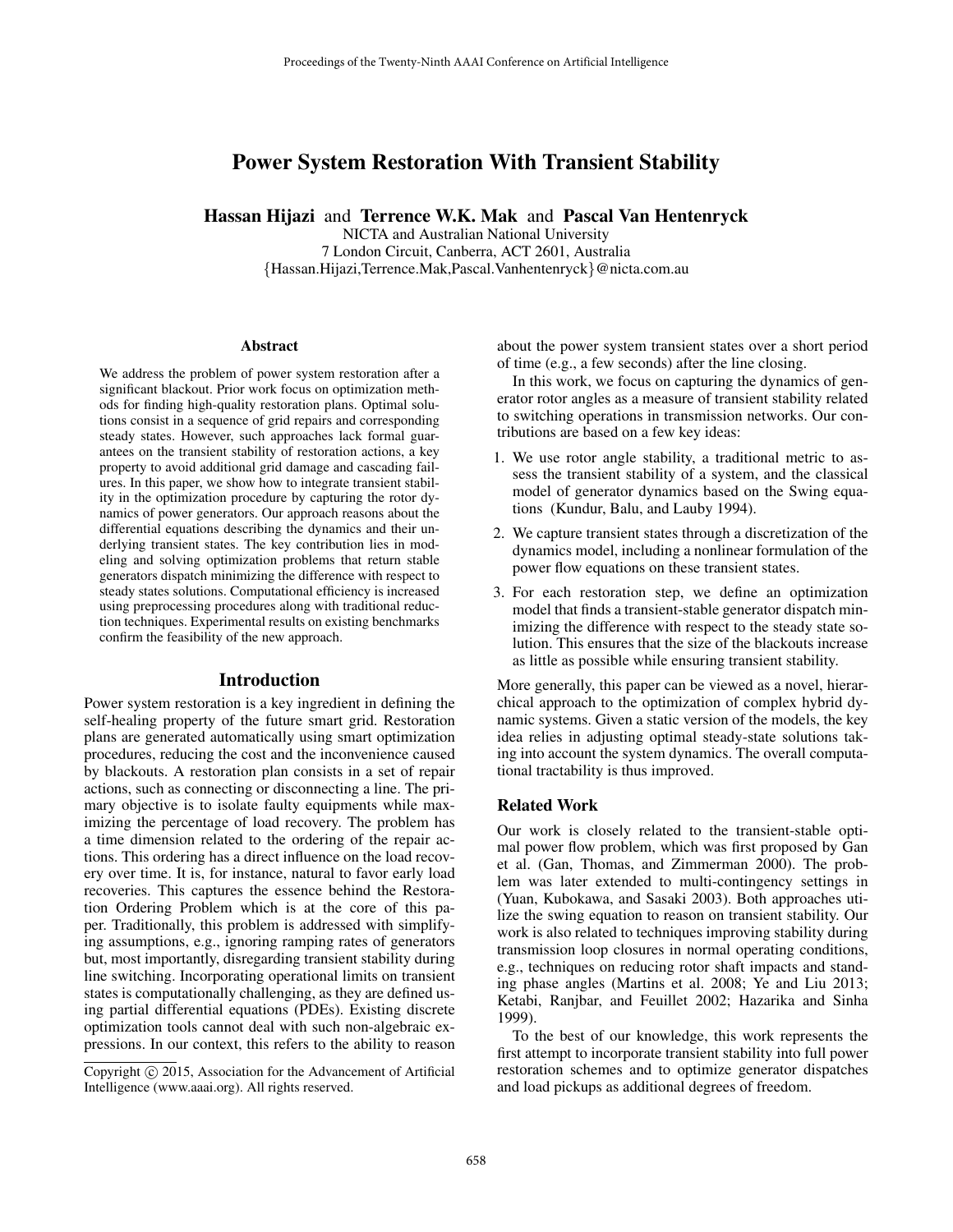## Background

In this section, we introduce our notations and discuss the Restoration Ordering Problem (Van Hentenryck, Coffrin, and Bent 2011; Coffrin and Van Hentenryck 2014b).

#### Nomenclature

| $\boldsymbol{N}$            | Set of buses in the power grid                      |
|-----------------------------|-----------------------------------------------------|
| N(n)                        | Set of buses connected to bus $n$                   |
| $L \subseteq N \times N$    | Set of lines                                        |
| $G \subseteq N$             | Set of generators in the power grid                 |
| G(n)                        | Set of generators at bus $n$                        |
| $D \subseteq N$             | Set of demands in the power grid                    |
| D(n)                        | Set of demands at bus $n$                           |
| R.                          | Set of damaged components to repair                 |
| $S_{ij} = p_{ij} + iq_{ij}$ | Power flow for line $\langle i, j \rangle$          |
| $y_{ii} = g_{ii} + ib_{ii}$ | Line admittance for line $\langle i, j \rangle$     |
| $Y = G + iB$                | The Y-bus admittance matrix                         |
| $V_i = v_i \angle \theta_i$ | Voltage magnitude and phase angle at bus i          |
| $\theta_{ij}, v_{ij}$       | Shorthand for $\theta_i - \theta_j$ and $v_i - v_j$ |
| $\overline{x},\overline{x}$ | Upper and Lower bound on $x$                        |

### The Restoration Ordering Problem

This section introduces the main notations used in the paper and formalizes the Restoration Ordering Problem (ROP) (Van Hentenryck, Coffrin, and Bent 2011; Coffrin and Van Hentenryck 2014b). The ROP takes as inputs the topology of the network  $\mathcal{PN}$  and the set R of damaged components to be repaired. Its main goal is to find the best ordering of the repairs in  $R$  in order to recover the loads in the network as quickly as possible. The intuition underlying the ROP is depicted in Figure 1. The ROP only reasons about steady states, each of which corresponds to a restoration action. Moreover, at each step, the ROP searches for a steady state that maximizes the served load, which can be expressed as a power flow sub-problem. In other words, the ROP searches over sequences of  $|R|$  steady states and aims at finding the sequence maximizing the served load over time. This paper focuses on transmission line restorations for simplicity (i.e.,  $R \subseteq L$ ) but the ROP can be generalized easily to other components (Van Hentenryck, Coffrin, and Bent 2011).

Model 1 shows a simplified Mixed-Integer Nonlinear Program for the ROP. Its two main set of decision variables are the variables  $z_{rl}$  and  $l_{ri}$ : Binary variable  $z_{rl}$  specifies whether line l is operational at step r and variable  $l_{ri}$  represents the percentage of served load at bus  $i$  for step  $r$ . The remaining variables are the traditional power flow variables. There are  $|R|$  copies of these variables (and the associated constraints), one for each restoration step.

The objective function (O.1) maximizes the load restored over time. Constraints (C.1.1–C.1.2) ensures that exactly only one line is repaired at each step. Constraints (C.2.1– C.2.2) enforce power conservation on nodes while constraints (C.2.3–C.2.8) implement the AC steady-state power flow equations and the thermal limits on transmission lines (i.e., constraints  $(C.2.5)$  and  $(C.2.8)$ ). Constraints  $(C.2.3-$ C.2.5) are conditional to the appropriate line being operational.

#### Model 1 AC Restoration Ordering Problem

| Inputs:                                                                                                                          |                                                                                                         |         |
|----------------------------------------------------------------------------------------------------------------------------------|---------------------------------------------------------------------------------------------------------|---------|
| $\mathcal{PN} = \langle N, L, G, D \rangle$                                                                                      | - Power network                                                                                         |         |
| $R \subseteq L$                                                                                                                  | - Damaged items                                                                                         |         |
| $p_i^l, q_i^l$                                                                                                                   | - Active/reactive power loads on bus $i$                                                                |         |
| <b>Variables:</b> $(0 \leq r \leq  R )$                                                                                          |                                                                                                         |         |
| $z_{rl} \in \{0,1\}, \forall l \in R$                                                                                            | - Operating state of line l at step $r$                                                                 |         |
| $l_{ri} \in [0,1], \forall i \in D$                                                                                              | - load percentage of load i at step $r$                                                                 |         |
| $\theta_{ri} \in (-\infty, \infty)$ , $\forall i \in N$                                                                          | - bus angle at step $r$                                                                                 |         |
| $v_{ri} \in (\underline{v}_i, \overline{v}_i), \forall i \in N$                                                                  | - bus voltage magnitude at step $r$                                                                     |         |
| $p_{ri}^g \in (0, \overline{p}_i^g), \forall i \in G$                                                                            | - Active injection of generator $i$                                                                     |         |
| $q^{g}_{ri} \in (\underline{q}^{g}_i, \overline{q}^{g}_i)$ , $\forall i \in G$                                                   | - Reactive injection of generator $i$                                                                   |         |
| $p_{rij} \in (-\overline{S}_{ij}, \overline{S}_{ij})$                                                                            | - Active flow from $i$ to $j$                                                                           |         |
| $q_{rij} \in (-\overline{S}_{ij}, \overline{S}_{ij})$                                                                            | - Reactive flow from i to j                                                                             |         |
| <b>Maximize</b>                                                                                                                  |                                                                                                         |         |
| R                                                                                                                                |                                                                                                         |         |
| $\sum \sum \overline{p}_i^l l_{ri}$                                                                                              |                                                                                                         | (0.1)   |
| $r=0$ $i \in D$                                                                                                                  |                                                                                                         |         |
| Subject to: $(0 \le r \le  R )$                                                                                                  |                                                                                                         |         |
| $\sum z_{rl}=r,$                                                                                                                 |                                                                                                         | (C.1.1) |
| $l \in R$                                                                                                                        |                                                                                                         |         |
| $z_{(r-1)l} \leq z_{rl},$<br>$\forall i \in N$ :                                                                                 | $\forall l \in R, r \neq 0$                                                                             | (C.1.2) |
|                                                                                                                                  |                                                                                                         |         |
| $\sum p_{rj}^g - \sum p_j^l l_{rj} = \sum p_{rij}$                                                                               |                                                                                                         | (C.2.1) |
| $j \in G(i)$                                                                                                                     |                                                                                                         |         |
| $\sum_{j \in G(i)}^{i \in G(i)} q_{rj}^g - \sum_{j \in G(i)}^{j \in G(i)} q_j^l l_{rj} = \sum_{j \in G(i)}^{j \in N(i)} q_{rij}$ |                                                                                                         | (C.2.2) |
| $j\!\in\!G(i)$<br>$j\in G(i)$                                                                                                    | $j \in N(i)$                                                                                            |         |
| $\forall i, j : \exists l \in R$ between buses i and j                                                                           |                                                                                                         |         |
|                                                                                                                                  | $p_{rij} = z_{rl}(g_{ij}v_{ri}^2 - v_{ri}v_{rj}(g_{ij}\cos(\theta_{rij}) - b_{ij}\sin(\theta_{rij})))$  |         |
|                                                                                                                                  |                                                                                                         | (C.2.3) |
|                                                                                                                                  | $q_{rij} = z_{rl}(-b_{ij}v_{ri}^2 - v_{ri}v_{rj}(g_{ij}\sin(\theta_{rij}) - b_{ij}\cos(\theta_{rij})))$ |         |
|                                                                                                                                  |                                                                                                         | (C.2.4) |
| $p_{rij}^2 + q_{rij}^2 \leq \overline{S}_{ij} z_{rij}$                                                                           |                                                                                                         | (C.2.5) |

$$
\forall i, j: \exists l \in L - R \text{ between buses } i \text{ and } j
$$
\n
$$
p_{rij} = g_{ij}v_{ri}^2 - v_{ri}v_{rj}(g_{ij}\cos(\theta_{rij}) - b_{ij}\sin(\theta_{rij})) \qquad (C.2.6)
$$
\n
$$
q_{rij} = -b_{ij}v_{ri}^2 - v_{ri}v_{rj}(g_{ij}\sin(\theta_{rij}) - b_{ij}\cos(\theta_{rij})) \qquad (C.2.7)
$$
\n
$$
p_{rij}^2 + q_{rij}^2 \leq \overline{S}_{ij} \qquad (C.2.8)
$$

The ROP is computationally challenging. On the one hand, it suffers from the combinatorial explosion of ordering problems. On the other hand, the non-convex power flow equations represent a major computational challenge in cold-start contexts (Stott, Jardim, and Alsac 2009; Overbye, Cheng, and Sun 2004). The first difficulty is typically addressed using greedy algorithms, large neighborhood search, and/or randomized adaptive decompositions (Bent and Van Hentenryck 2007; Van Hentenryck, Coffrin, and Bent 2011). The second difficulty is avoided by convexifying the nonlinear power flow equations, e.g., using linear approximations (Van Hentenryck, Coffrin, and Bent 2011; Coffrin and Van Hentenryck 2014a; 2014b), or quadratic relaxations (Coffrin et al. 2014; Hijazi, Coffrin, and Van Hentenryck 2013).

### Transient Stability for Restoration Planning

Prior work on power restoration has largely focused on computing optimal restoration plans maximizing load recovery over steady states. However, in practice, these restorations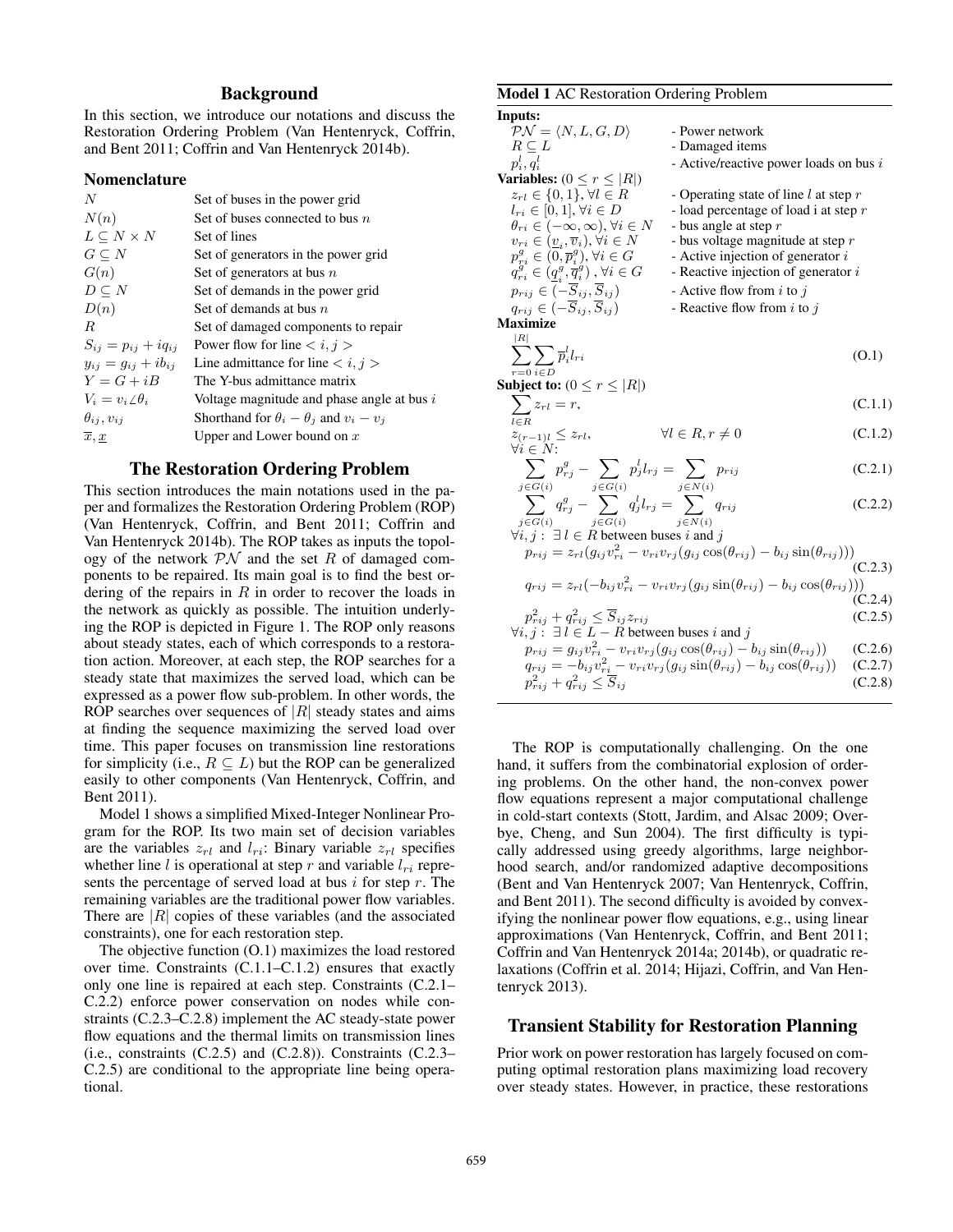

Figure 1: A diagram illustrating a sequence of steady states generated by Restoration Ordering Problem

may not always be feasible as there could be violations of operational limits, safety limits, and stability limits (Adibi and Kafka 1991). The ROP only captures such operational limits as algebraic constraints over steady states, e.g., thermal limits imposed by Constraint C.2.5 in Model 1. It does not capture limits on transient states. Hence, it is possible to derive restoration actions that are not transient stable (Kheradmandi and Ehsan 2004), thus increasing the size of the blackout. Adding constraints on the steady states (Mak et al. 2014) can reduce this possibility. This paper goes one step further by incorporating the system dynamics, which we now present the system dynamics before describing the overall approach.

### Rotor Dynamics and Swing Equations

The general form for computing power system dynamic response (Kundur, Balu, and Lauby 1994; Yuan, Kubokawa, and Sasaki 2003) after a disturbance is usually written as follows:

$$
\begin{aligned}\n\dot{x} &= f(x, y) \\
0 &= g(x, y)\n\end{aligned}
$$

where  $q(\bullet)$  represents a set of algebraic equations describing the power transmission network and  $f(\bullet)$  represents a set of first order differential equations describing the internal dynamics of network equipments. Vector  $x$  captures the short-term dynamic variables and  $y$  is a vector of algebraic state variables. Given an initial condition for variables  $x$  and y, we can compute a set of transient states over time by using equations  $f(\bullet)$  and  $g(\bullet)$ . To incorporate rotor angle stability, we first introduce the "classical" model of generator dynamics corresponding to the Swing equations (Kundur, Balu, and Lauby 1994) (for implementing  $f(\bullet)$ ):

$$
\frac{d\delta_i}{dt} = \omega_i - \omega_0
$$

$$
\frac{2H_i}{\omega_0} \frac{d\omega_i}{dt} = p_i^m - p_i^e - D_i \omega_i
$$

where  $H_i$ ,  $\delta_i$ ,  $D_i$ ,  $\omega_i$ , and  $\omega_0$  respectively denote the inertia constant, the rotor angle, the damping coefficient, the current angular velocity, and the nominal angular velocity of a generator  $i$  (which is assumed constant for all generators at 50Hz/60Hz). On the right hand side of the equation,  $p_i^m$ and  $p_i^e$  are the mechanical and electrical powers acting on the rotor of generator i. In the Swing equations,  $\delta_i$  and  $\omega_i$ are short-term dynamic variables (i.e., the  $x$ -vector above) and  $p_i^m$  and  $p_i^e$  are algebraic state variables (i.e., the y-vector above). In steady states, the mechanical power is assumed to be equal to the electrical power and the rotor angle of all generators remains constant. Once a disturbance occurs, the

electrical power changes and there is a difference between mechanical and electrical power. Hence, the rotor angle of generators changes according to the Swing equation. Figure 2 shows a the rotor swings after the closure of a transmission line for a 3-bus example. The y-axis shows the rotor angle (in degrees) of the generators and the x-axis shows the time in seconds after the line closing.



Figure 2: Rotor swings during transmission loop closures

To implement the Swing equations in optimization tools, we perform a trapezoidal discretization over a given time horizon ( $1 \le t \le T$ ) (Gan, Thomas, and Zimmerman 2000). This leads to the following discretized equations,  $\forall i \in G, 1 \leq t \leq T-1,$ 

$$
\delta_{it+1} - \delta_{it} - \frac{\Delta}{2}(\omega_{it+1} + \omega_{it}) = 0 \tag{1}
$$

$$
\omega_{it+1} - \omega_{it} - \frac{\Delta}{2}(a_{it+1} + a_{it}) = 0
$$
 (2)

$$
a_{it+1} - \frac{\omega_0}{2H_i} (p_{i1}^e - p_{it+1}^e - D_i \omega_{it}) = 0
$$
 (3)

with the following initial conditions at  $t = 1$ ,

$$
\omega_{i1} = 0, a_{i1} = 0 \tag{4}
$$

where  $\delta_{it}$ ,  $\omega_{it}$ ,  $a_{it}$ , and  $p_{it}^e$  are the rotor angle, the angular velocity, the angular acceleration, and the electrical power of generator i at time step t,  $1 \le t \le T$ .  $\Delta$  is a constant representing the time interval between every time step.

To increase rotor stability, (Gan, Thomas, and Zimmerman 2000) suggest to bound at all time steps the difference between the rotor angle of a generator  $\delta_{it}$  and a reference angle  $\delta_t^r$  representing the Center Of Inertia (COI):

$$
\delta_t^r = \frac{\sum_{i \in G} H_i \delta_{it}}{\sum_{i \in G} H_i}, 1 \le t \le T
$$
\n(5)

The stability constraints then become:

$$
\forall i \in G, 1 \le t \le T : -\overline{\delta} \le \delta_{it} - \delta_t^r \le \overline{\delta} \tag{6}
$$

where  $\delta$  represents the bound constant to be determined.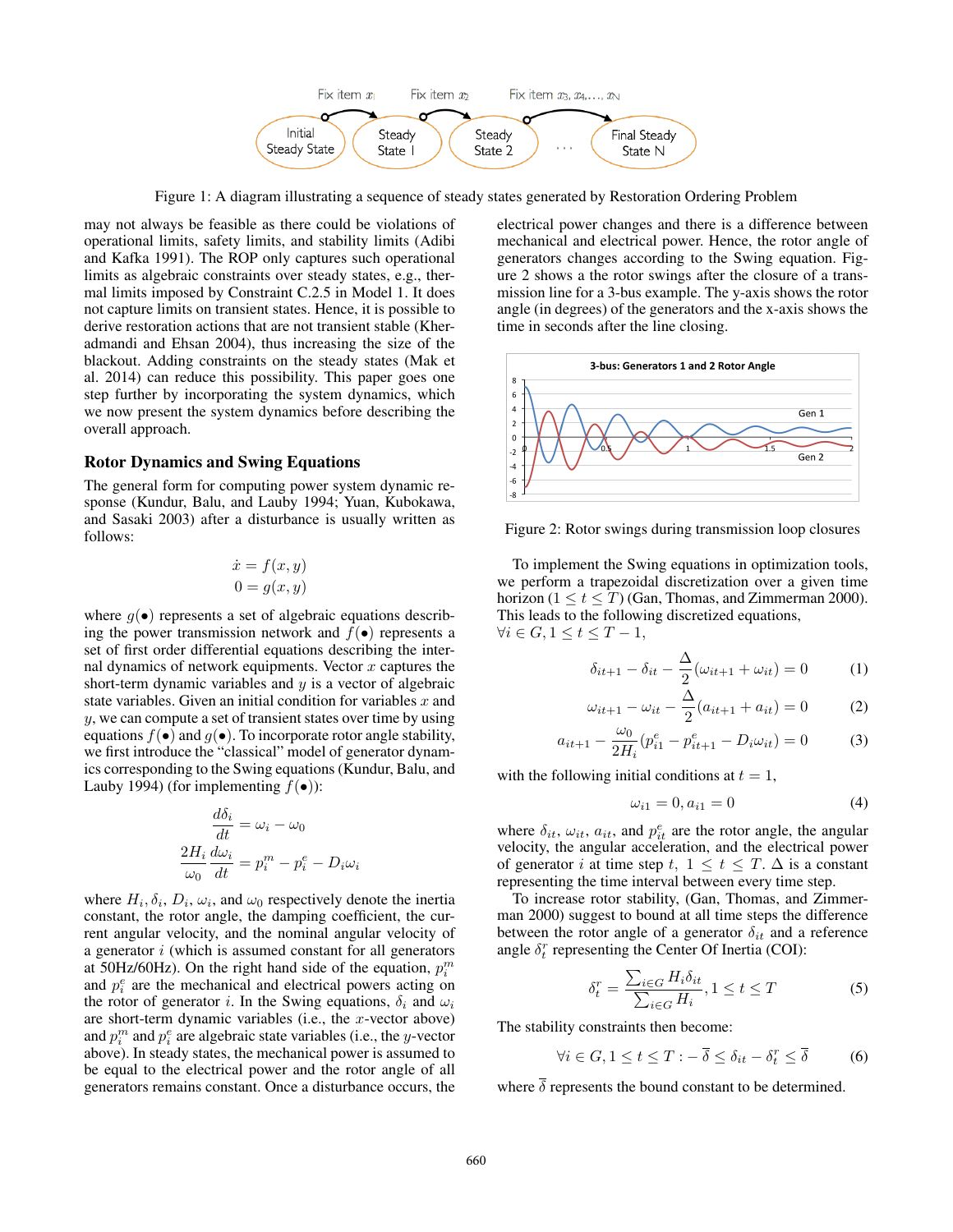#### AC Power Flow Equations Over Time

The set of algebraic constraints  $q(\bullet)$  include the AC power flow equations characterizing power transmission and passive network equipments (Liu and Thorp 2000). Two admittance matrices define the line properties and the load characteristics, before and after a line switch, resp.  $Y^o$  and  $Y^c$ . The AC power flow equations are then specified as follows,  $\forall i \in N, 2 \leq t \leq T$ ,

$$
\sum_{j \in N} [V_{it} V_{jt} (G_{ij}^c \cos(\theta_{ijt}) + B_{ij}^c \sin(\theta_{ijt}))] = \sum_{j \in G(i)} p_{jt}^e \quad (7)
$$

$$
\sum_{j \in N} [V_{it} V_{jt} (G_{ij}^c \sin(\theta_{ijt}) - B_{ij}^c \cos(\theta_{ijt}))] = \sum_{j \in G(i)} q_{jt}^e \quad (8)
$$

with the following initial conditions for  $t = 1$ :

$$
\sum_{j \in N} [V_{i1} V_{j1} (G_{ij}^o \cos(\theta_{ij1}) + B_{ij}^o \sin(\theta_{ij1}))] = \sum_{j \in G(i)} p_{j1}^e \quad (9)
$$

$$
\sum_{j \in N} [V_{i1} V_{j1} (G_{ij}^o \sin(\theta_{ij1}) - B_{ij}^o \cos(\theta_{ij1}))] = \sum_{j \in G(i)} q_{j1}^e
$$
 (10)

In the classical generator model, every generator  $i$  is defined as an internal bus connected to a terminal node with transient reactance  $X_i$  and constant voltage  $V_i^g$ . The rotor angles  $\delta_{it}$ are then treated as bus phase angles. Note that we ignore the reactive power flow constraints for transient states (i.e., when time  $t > 1$ ) (Liu and Thorp 2000). For all  $i \in G$ ,  $1 \le$  $t \leq T$ ,

$$
p_{it}^{e} = \frac{V_i^g V_{it}}{X_i} \sin(\theta_{it} - \delta_{it})
$$
 (11)

with the following extra condition on time step  $t = 1$ ,

$$
q_{i1}^{e} = \frac{V_{i1}^{2}}{X_{i}} - \frac{V_{i}^{g} V_{i1}}{X_{i}} \cos(\theta_{i1} - \delta_{i1})
$$
 (12)

The last part corresponds to boundary conditions representing safety/operating limits. For the initial state at  $t = 1$ , for all  $i \in G$  we have,

$$
0 \le p_{i1}^e \le \overline{p}_i^e, \underline{q}_i^e \le q_{i1}^e \le \overline{q}_i^e, \underline{V}_i^g \le V_i^g \le \overline{V}_i^g \tag{13}
$$

For all time steps  $t$ , we have,

$$
\forall i \in N : \underline{V}_i \le V_{it} \le \overline{V}_i \tag{14}
$$

$$
\forall i \in G : -\overline{\theta} \le \delta_{it} - \theta_{it} \le \overline{\theta} \tag{15}
$$

$$
\forall \langle i, j \rangle \in L : -\overline{\theta} \le \theta_{it} - \theta_{jt} \le \overline{\theta} \tag{16}
$$

Let us emphasize that this formulation allows voltage magnitudes to fluctuate at every transient time step  $t$ . This may naturally lead to other stability issues. In order to avoid drastic fluctuations, we add the following constraints bounding their magnitude for all time steps.

$$
\forall i \in N, 1 \le t \le T - 1,
$$
  

$$
V_{it} - \overline{V^{\Delta}} \le V_{it+1} \le V_{it} + \overline{V^{\Delta}}.
$$
 (17)

#### A Non-Linear Program for Stability Enhancement

Given the set of constraints  $(1)-(17)$  defining the transient behavior of the system, we now introduce Model 2 for stability enhancement after a line-switching operation. An optimal solution in Model 2 guarantees a transient-stable switching with generator dispatches that minimize the distance to the original steady-state solution.

|                                                   | <b>Model 2</b> Transient Stable Line Closing Model                                                                                                                                           |
|---------------------------------------------------|----------------------------------------------------------------------------------------------------------------------------------------------------------------------------------------------|
| Inputs:                                           |                                                                                                                                                                                              |
| $\mathcal{P} \mathcal{N}$                         | - Power network                                                                                                                                                                              |
| $Y^o, Y^c$                                        | - Admittance matrix before and after line closing                                                                                                                                            |
| $p_i^T, q_i^T$                                    | $-i$ <sup>th</sup> generator active/reactive target dispatch,                                                                                                                                |
|                                                   | $X_i$ , $H_i$ , $D_i$ - transient reactance, inertia, and damping constant                                                                                                                   |
|                                                   | $f_q = \frac{\omega_0}{2\pi}, \Delta, T$ - Grid frequency, integration step, time horizon                                                                                                    |
| $\overline{\delta}$ . $\overline{V^{\Delta}}$     | - Maximum rotor swing and voltage fluctuations                                                                                                                                               |
| <b>Variables:</b> $(\forall t : 1 \leq t \leq T)$ |                                                                                                                                                                                              |
| $\forall i \in N$ ,                               |                                                                                                                                                                                              |
| $\theta_{it}$                                     | - Terminal bus angle                                                                                                                                                                         |
| $V_{it}$                                          | - Bus voltage                                                                                                                                                                                |
| $\forall i \in G,$                                |                                                                                                                                                                                              |
|                                                   |                                                                                                                                                                                              |
|                                                   | $V_i^g$ - Internal bus voltage<br>$p_{it}^i, q_{it}^e$ - Generator active and reactive injection<br>$\bigcap_{i=1}^{\infty}$ - $\bigcap_{i=1}^{\infty}$ rates rator angle. velocity, and acc |
|                                                   | $\delta_{it}, \omega_{it}, a_{it}$ - Generator rotor angle, velocity, and acceleration                                                                                                       |
| $\delta_r^r$                                      | - Rotor angle reference index                                                                                                                                                                |
| <b>Minimize</b>                                   |                                                                                                                                                                                              |
| $i \in G$                                         | $\sum [(p_{i1}^e - p_i^T)^2 + (q_{i1}^e - q_i^T)^2]$ - Distance from target dispatch                                                                                                         |
| Subject to:                                       |                                                                                                                                                                                              |
| Equations $(1) - (17)$                            |                                                                                                                                                                                              |

#### Simplification and Kron Reduction

In Model 2, the number of variables is  $O(|N|T)$ . The model dimension can be reduced by constructing a smaller equivalent network and computing the corresponding admittance matrices. Since a line closing only affects a subset of connected complements in the network, we disregard islands that are not related to the current switching. An admittance preserving reduction known as Kron reduction (Ward 1949) is then performed. This technique removes all buses that are not under study by translating their properties into new lines. In our case, since we are only interested in rotor dynamics, Kron reduction is used to remove all non-generator buses. This results in two admittance matrices  $Y^{\overline{o}}$  and  $Y^c$  representing the reduced network before and after line closing. The number of variables in Model 2 is then  $O(|G| \cdot T)$ , where G represents the number of generators on the island corresponding to the line closings. Figure 3 shows an example of Kron reduction on a 6-bus network with three generators (G1 to G3), three loads (L1 to L3), and five transmission lines. After performing the Kron reduction, only three buses (with generators) are left. Three virtual transmission lines are constructed and loads L1 to L3 are re-adjusted to maintain an equivalent transfer admittance and power flows.



Figure 3: An example network illustrating Kron reduction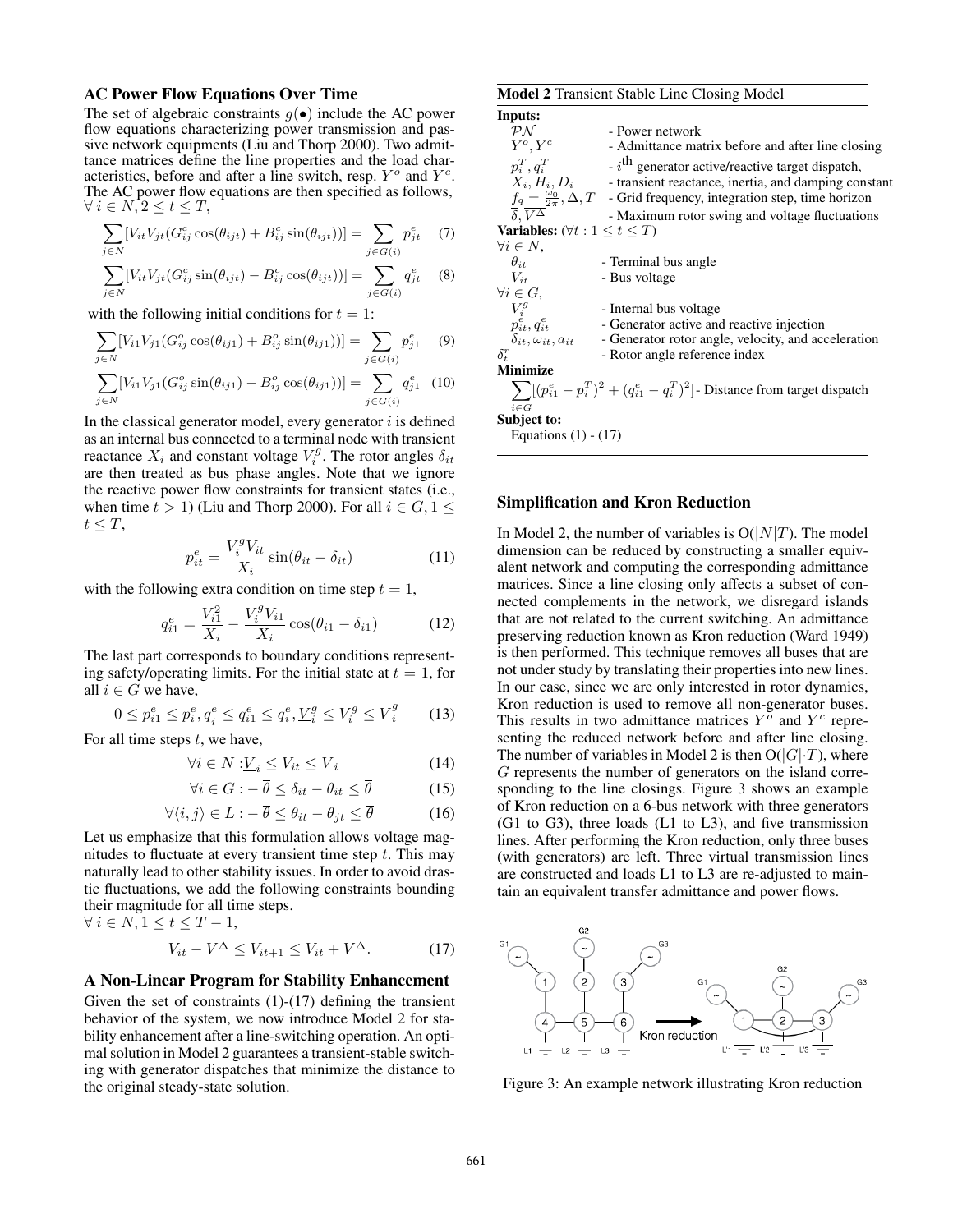

Figure 4: Flow chart for the stability enhancement routine

Kron reduction is inspired by Kirchhoff's Current Law (KCL) (Kundur, Balu, and Lauby 1994). Given an admittance matrix  $Y$ , a vector of voltages  $V$ , and a vector of current injections I, the KCL law (in matrix form) states that:

$$
I = YV
$$

Since the current injections will be zero for non-generator buses, we can use Gaussian elimination to delete corresponding rows from the system of equations. This will allow us to generate a reduced Y-bus matrix representing the network. Following the Gaussian elimination, we obtain the following set of equations allowing to remove a non-generator bus  $n$  from the network.

$$
\forall i,j \in N - \{n\} : Y_{ij}^{'} = Y_{ij} - \frac{Y_{in}Y_{nj}}{Y_{nn}}
$$

### Stability Enhancement Routine

Figure 4 presents our overall approach to power restoration with transient stability. Step 1 solves the ROP to obtain a restoration plan defined as a sequence of steady states. Since this solution may be computed using approximation techniques, it may be necessary to convert the potentially non-AC feasible steady states into AC feasible solutions. A standard load flow procedure can be used in the conversion process. Step 2 extracts the sub-sequence of steady states corresponding to line switchings within an energized island. One can safely ignore lines connecting two islands as this is covered by standard approaches (e.g., monitoring periodic oscillations of the phase angle variables or using a synchronization check relay)(Kundur, Balu, and Lauby 1994). Steps 3 and 4 remove islands which are not related to the line-switching operations and perform a Kron reduction (as

discussed in the last section) in order to reduce the size of Model 2. Finally, our optimization model is run in Step 5 to find generator dispatches that ensure transient stability during the switching operations.

## Experimental Results

We now present experimental results to demonstrate the benefits of the proposed approach. The experimental results study whether the steady states returned by the ROP are transient-stable under various increasingly strict rotor angle limits and for various reactance values. They also study the magnitude of changes in generator dispatches to ensure transient stability, i.e., how close the transientstable dispatches  $p_{i1}^e$  and  $q_{i1}^e$  and the target dispatches  $p_i^T$ and  $q_i^T$  are. Our model is implemented in AMPL (Fourer, Gay, and Kernighan 2002; AMPL 2014), and uses Ipopt  $3.11$  (Wächter and Biegler 2006) as a nonlinear solver. We have tested our model on 5 MATPOWER benchmarks (Zimmerman, Murillo-S andnchez, and Thomas 2011). Note that the ROP was solved using the utilization heuristic (Coffrin, Van Hentenryck, and Bent 2012).

Table 1 presents experimental results for various generator reactances and maximum rotor swing limits  $\delta$ . The table presents aggregate results obtained by summing up all the objective values after solving Model 2 for all of the restoration steps (after filtering and simplification). Hence, each value provides a measure on the degree of dispatch (measured in per-unit (Kundur, Balu, and Lauby 1994)) required to obtain transient stability. In other words, larger values indicate large adjustments in dispatch. The table also indicates, in parentheses, the number of restoration steps in which Model 2 is not solved by IPOPT within one hour. Note that, in general, a rotor angle limit of 90 degrees is considered acceptable, the goal of the current experiment is to push the limits on this bound as far as possible.

The results indicate that the steady-state dispatches are in general transient-stable except for the 39-bus and 57-bus benchmarks. Fortunately, in general, it is possible to ensure transient stability with minor changes in generator dispatches. The changes in dispatch increases with stricter limits on rotor angles. In extreme cases, where the bound is set to 1 degree, IPOPT fails to find transient stable dispatches for the 14-bus, 39-bus, and 57-bus benchmarks. This indicates that adjusting generator dispatch may not be sufficient for an arbitrary degree constraint, but those limits are extremely strict.

Overall, the results show that the proposed approach produces transient-stable restoration plans with minimal adjustments in generator dispatches. These adjustments are however necessary to guarantee transient stability, highlighting the benefits of the proposed approach.

## Conclusion

Automated power restoration is a key component in future smart grids. Finding the optimal restoration plan is only one step towards system recovery. Guaranteeing transient stability of all switching operations is equally critical. In this paper, we propose an algorithmic procedure for validating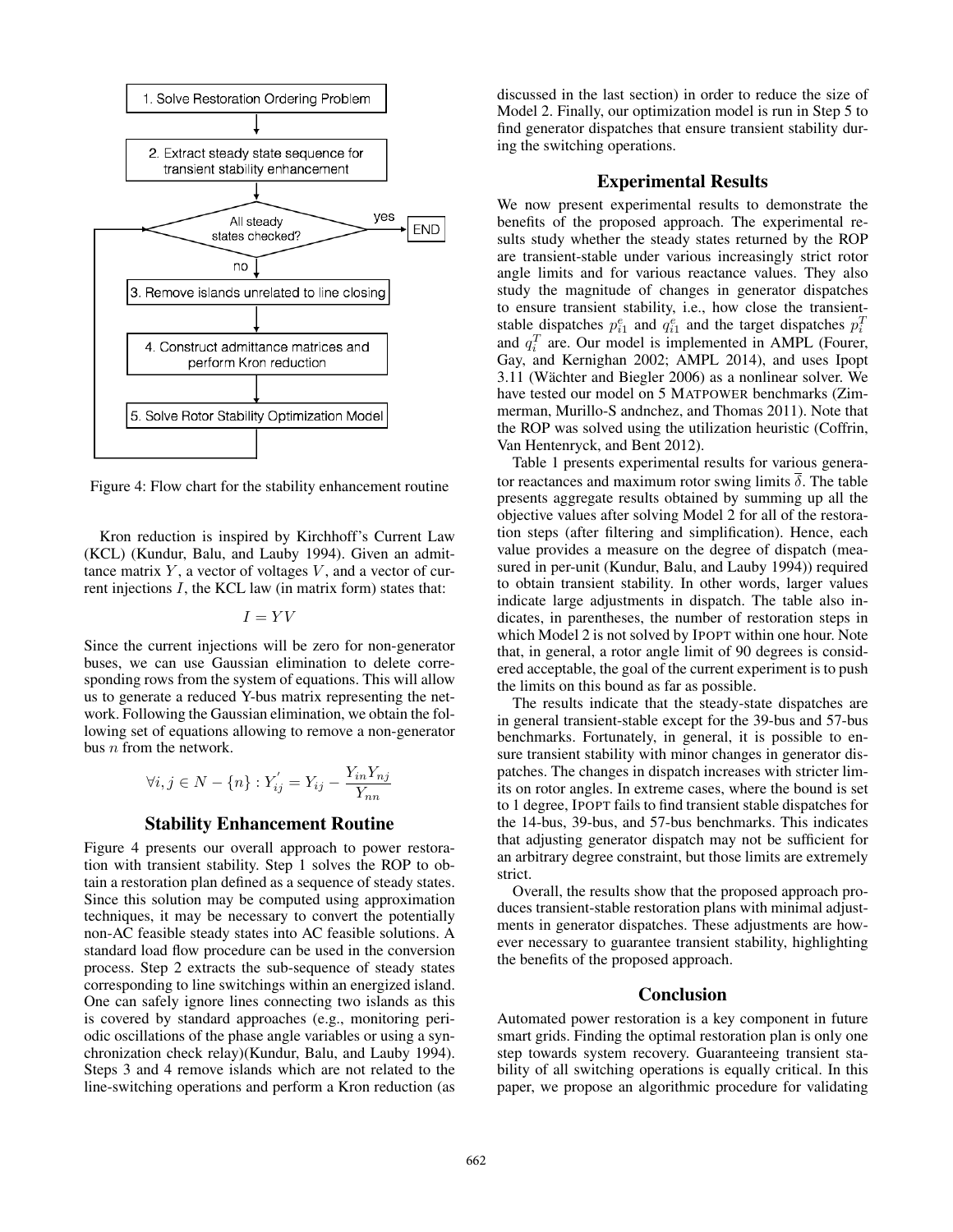Table 1: Generator total dispatch adjustments on 5 Matpower benchmarks ( $T = 400, \Delta = 0.005$ )

| 6 Bus               |         |            |                     |                     |         | 14 Bus     |                     |                     |         | 30 Bus  |         |         |  |
|---------------------|---------|------------|---------------------|---------------------|---------|------------|---------------------|---------------------|---------|---------|---------|---------|--|
| Maximum Rotor Swing |         |            |                     | Maximum Rotor Swing |         |            |                     | Maximum Rotor Swing |         |         |         |         |  |
| Gen. Reactance      | 90      | 40         | 10                  |                     | 90      | 40         | 10                  |                     | 90      | 40      | 10      |         |  |
| 0.02                | 0.00002 | 0.00002    | 0.00002             | 0.17967             | 0.00000 | 0.00000    | 0.00000             | 6.53902             | 0.00004 | 0.00003 | 0.00004 | 2.91547 |  |
| 0.06                | 0.00003 | 0.00003    | 0.00003             | 0.10593             | 0.00000 | 0.00000    | 0.00000             | 8.67193             | 0.00004 | 0.00003 | 0.00004 | 3.07084 |  |
| 0.10                | 0.00003 | 0.00002    | 0.00002             | 0.00843             | 0.00000 | 0.00000    | 0.00000             | 8.18311             | 0.00004 | 0.00004 | 0.00004 | 3.76922 |  |
| 0.14                | 0.00002 | 0.00003    | 0.00002             | 0.30335             | 0.00000 | 0.00000    | 0.00000             | 6.09923(1)          | 0.00004 | 0.00005 | 0.00004 | 4.17696 |  |
| 0.20                | 0.00003 | 0.00003    | 0.00003             | 1.01248             | 0.00000 | 0.00000    | 0.00000             | 3.66457(3)          | 0.00004 | 0.00004 | 0.00004 | 4.07680 |  |
|                     |         |            |                     |                     |         |            |                     |                     |         |         |         |         |  |
|                     |         |            | 39 Bus              |                     |         |            | 57 Bus              |                     |         |         |         |         |  |
|                     |         |            | Maximum Rotor Swing |                     |         |            | Maximum Rotor Swing |                     |         |         |         |         |  |
| Gen. Reactance      | 90      | 40         | 10                  |                     | 90      | 40         | 10                  |                     |         |         |         |         |  |
| 0.02                | 0.00001 | 0.00001    | 20.52951            | 7.95879(6)          | 0.00000 | 0.00000    | 0.66260             | 131.39311           |         |         |         |         |  |
| 0.06                | 0.00001 | 0.00001    | 81.80927 (1)        | 0.00002(7)          | 0.00000 | 0.00000    | 1.36766             | 1.12417(21)         |         |         |         |         |  |
| 0.10                | 0.42052 | 0.28436(1) | 78.24781            | 48.13747 (5)        | 0.23766 | 0.23766    | 39.33088            | 1.14312(21)         |         |         |         |         |  |
| 0.14                | 0.49691 | 0.49698    | 60.35684            | 41.99449 (5)        | 0.68299 | 0.67222(1) | 73.84672            | 1.26118(21)         |         |         |         |         |  |

and enhancing transient stability of such restoration plans. Stability is measured using the nonlinear dynamic swing equations corresponding to rotor angles of power generators. Computational scalability is then improved using preprocessing and reduction routines. Numerical experiments are carried on state-of-the-art benchmarks, assessing the scalability of the approach and validating the stability results.

## Acknowledgement

The authors would like to thank David Hill and Ian Hiskens for many interesting discussions on power restoration. NICTA is funded by the Australian Government through the Department of Communications and the Australian Research Council through the ICT Centre of Excellence Program.

#### References

Adibi, M., and Kafka, R. 1991. Power system restoration issues. *IEEE Computer Applications in Power* 4(2):19–24.

2014. AMPL. AMPL Optimization: http://www.ampl.com.

Bent, R., and Van Hentenryck, P. 2007. Randomized adaptive spatial decoupling for large-scale vehicle routing with time windows. In *AAAI'07*, 173–178.

Coffrin, C., and Van Hentenryck, P. 2014a. A linearprogramming approximation of AC power flows. *Informs Journal on Computing* 26(4):718–734.

Coffrin, C., and Van Hentenryck, P. 2014b. Transmission system restoration: Co-optimization of repairs, load pickups, and generation dispatch. In *Proceedings of the 18th Power Systems Computation Conference (PSCC'14)*.

Coffrin, C.; Hijazi, H.; Lehmann, K.; and Van Hentenryck, P. 2014. Primal and dual bounds for optimal transmission switching. In *Proceedings of the 18th Power Systems Computation Conference (PSCC'14)*.

Coffrin, C.; Van Hentenryck, P.; and Bent, R. 2012. Last-Mile restoration for multiple interdependent infrastructures. In *AAAI'12*, 455–463.

Fourer, R.; Gay, D. M.; and Kernighan, B. W. 2002. *AMPL: A Modeling Language for Mathematical Programming*. Cengage Learning.

Gan, D.; Thomas, R.; and Zimmerman, R. 2000. Stabilityconstrained optimal power flow. *IEEE Transactions on Power Systems* 15(2):535–540.

Hazarika, D., and Sinha, A. 1999. An algorithm for standing phase angle reduction for power system restoration. *IEEE Transactions on Power Systems* 14(4):1213–1218.

Hijazi, H.; Coffrin, C.; and Van Hentenryck, P. 2013. Convex quadratic relaxations of nonlinear programs in power systems. In *Optimization Online: http://www.optimizationonline.org/DB HTML/2013/09/4057.html*.

Ketabi, A.; Ranjbar, A.; and Feuillet, R. 2002. New approach to standing phase angle reduction for power system restoration. *European transactions on electrical power* 12(4):301–307.

Kheradmandi, M., and Ehsan, M. 2004. Dynamic analysis of transmission line connection in restoration of interconnected power systems. In *Electrical and Computer Engineering, 2004. Canadian Conference on*, volume 3, 1621–1624.

Kundur, P.; Balu, N. J.; and Lauby, M. G. 1994. *Power system stability and control*. McGraw-hill New York.

Liu, C.-W., and Thorp, J. 2000. New methods for computing power system dynamic response for real-time transient stability prediction. *Circuits and Systems I: Fundamental Theory and Applications, IEEE Transactions on* 47(3):324– 337.

Mak, T. W. K.; Coffrin, C.; Van Hentenryck, P.; Hiskens, I. A.; and Hill, D. 2014. Power system restoration planning with standing phase angle and voltage difference constraints. In *Proceedings of the 18th Power Systems Computation Conference (PSCC'14)*.

Martins, N.; De Oliveira, E.; Moreira, W.; Pereira, J. L. R.; and Fontoura, R. 2008. Redispatch to reduce rotor shaft impacts upon transmission loop closure. *IEEE Transactions on Power Systems* 23(2):592–600.